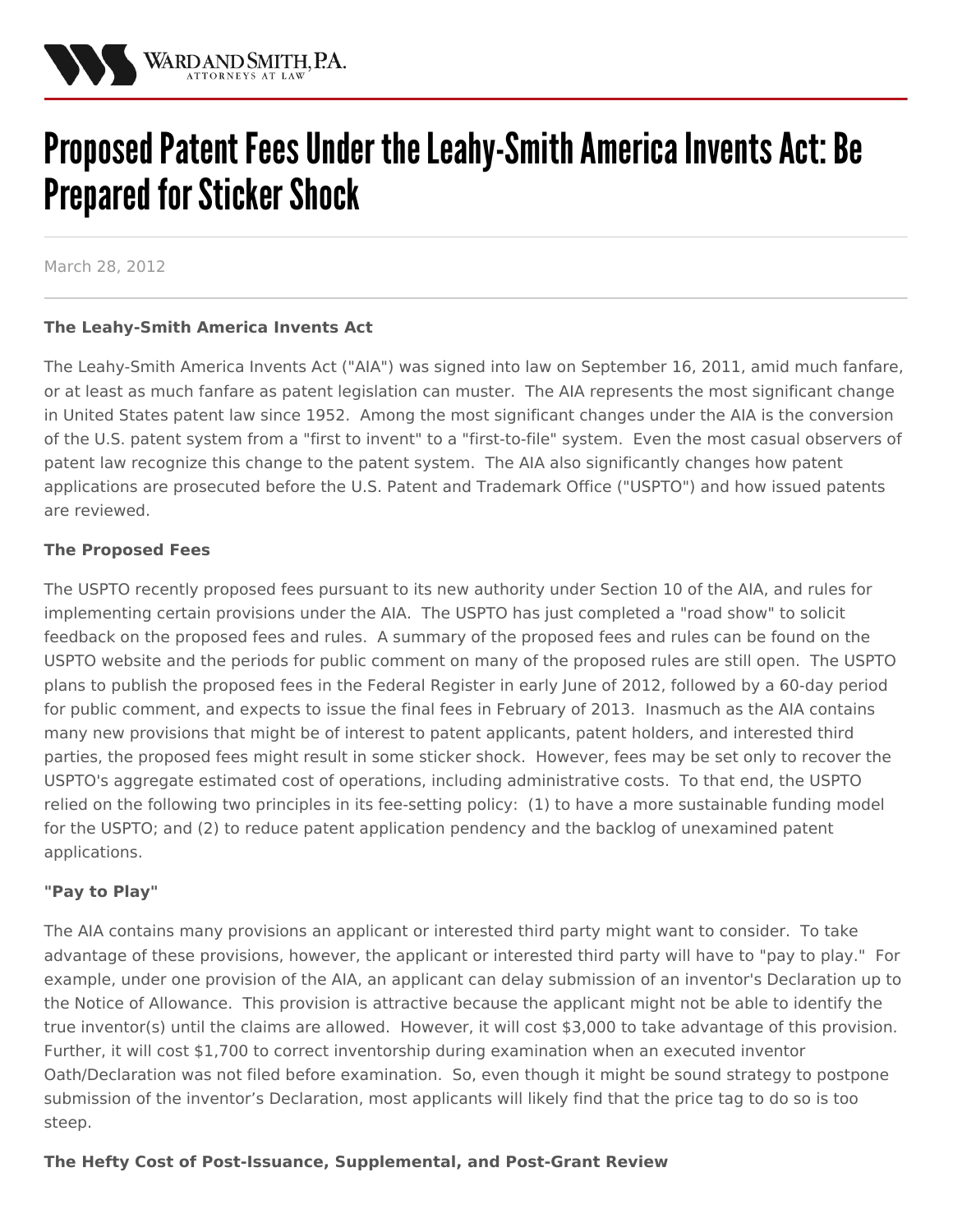The most significant changes under the AIA, however, involve revisions to existing mechanisms for postissuance review and new provisions for supplemental and post-grant review. For example, under the AIA, a patent owner may request Supplemental Examination of a patent to consider, reconsider, or correct information believed to be relevant to the patent that could serve as the basis for a claim of inequitable conduct which, if successful, would render the patent unenforceable. The proposed fee for filing such a request, however, is \$7,000. If a substantial new question of patentability is raised in the request, the USPTO will order a Supplemental Examination, which will be carried out under ex parte reexamination procedures. The proposed fee for a Supplemental Examination proceeding is \$20,000. Although these proposed fees might appear to be high, they might well be worth the price if the enforceability of a patent is in question.

## **The Cost of Using the New Post-Grant Review Provisions**

A new provision under the AIA allows a third party (i.e., a person who is not the owner of a patent) to file a petition with the USPTO to institute a Post-Grant Review of the patent. Under this new Post-Grant Review, a petitioner may request to cancel, as unpatentable, one or more claims of a patent on any grounds. A petition for Post-Grant Review may only be filed within nine months after the date on which the patent was granted. A request for Post-Grant Review of 20 or fewer claims will cost \$35,800 and 61 to 70 claims will cost \$125,300, with intermediate fees set for other number of claims, and \$35,800 for each additional group of ten claims. Although these proposed fees might seem high, and some might even argue they are exorbitant, they are significantly less than the cost of patent litigation, which can escalate into millions of dollars relatively quickly.

## **Inter Partes Reexamination is Replaced with Inter Partes Review**

The AIA also replaces the current procedures for Inter Partes Reexamination with Inter Partes Review. In an Inter Partes Review, a third party may file a petition with the USPTO to institute a review of an issued patent with respect to issues raised under 35 U.S.C. § 102 (novelty) or 35 U.S.C. § 103 (obviousness) on the basis of prior art consisting of patents or printed publications. The proposed fee for a Request for Inter Partes Review of 20 or fewer claims is \$27,200 and of 61 to 70 claims is \$95,200, with intermediate fees set for other numbers of claims, and \$27,200 for each additional group of ten claims.

### **New Fees for Ex Parte Reexamination**

The AIA retains the current procedures for Ex Parte Reexamination through which any person, including the patent owner, may request a reexamination of any claim of patent at any time during the period of enforceability of the patent on the basis of prior art patents or printed publications. The proposed fees for filing a request for Ex Parte Reexamination is \$17,760, of which \$13,430 will be refunded if the USPTO decides not to order an ex parte reexamination proceeding. Nevertheless, the proposed fee represents a significant increase over the current fee of \$2,520.

# **Increased Fees for Current Patent Prosecution Procedures**

In addition to setting fees for the new provisions under the AIA, the USPTO proposes to increase the fees for many current patent prosecution procedures before the USPTO. For example, the USPTO proposes to raise the utility application filing fee, including basic filing, search, and examination fees, for large entities from \$1,250 to \$1,840 (small entity fees are reduced by 50%), with the examination fees, which are included in the filing fee, more than tripling from \$250 to \$750. Further, excess claim fees will increase from \$60 to \$100 for total claims in excess of 20 and from \$250 to \$460 for independent claims in excess of three. The proposed increases in fees, however, will not significantly impact the total cost of preparing and filing a utility patent application, especially for small or micro entities, most of which is directed to attorney or agent fees for drafting the application. Note, however, that with the proposed increases in excess claim fees, the total cost